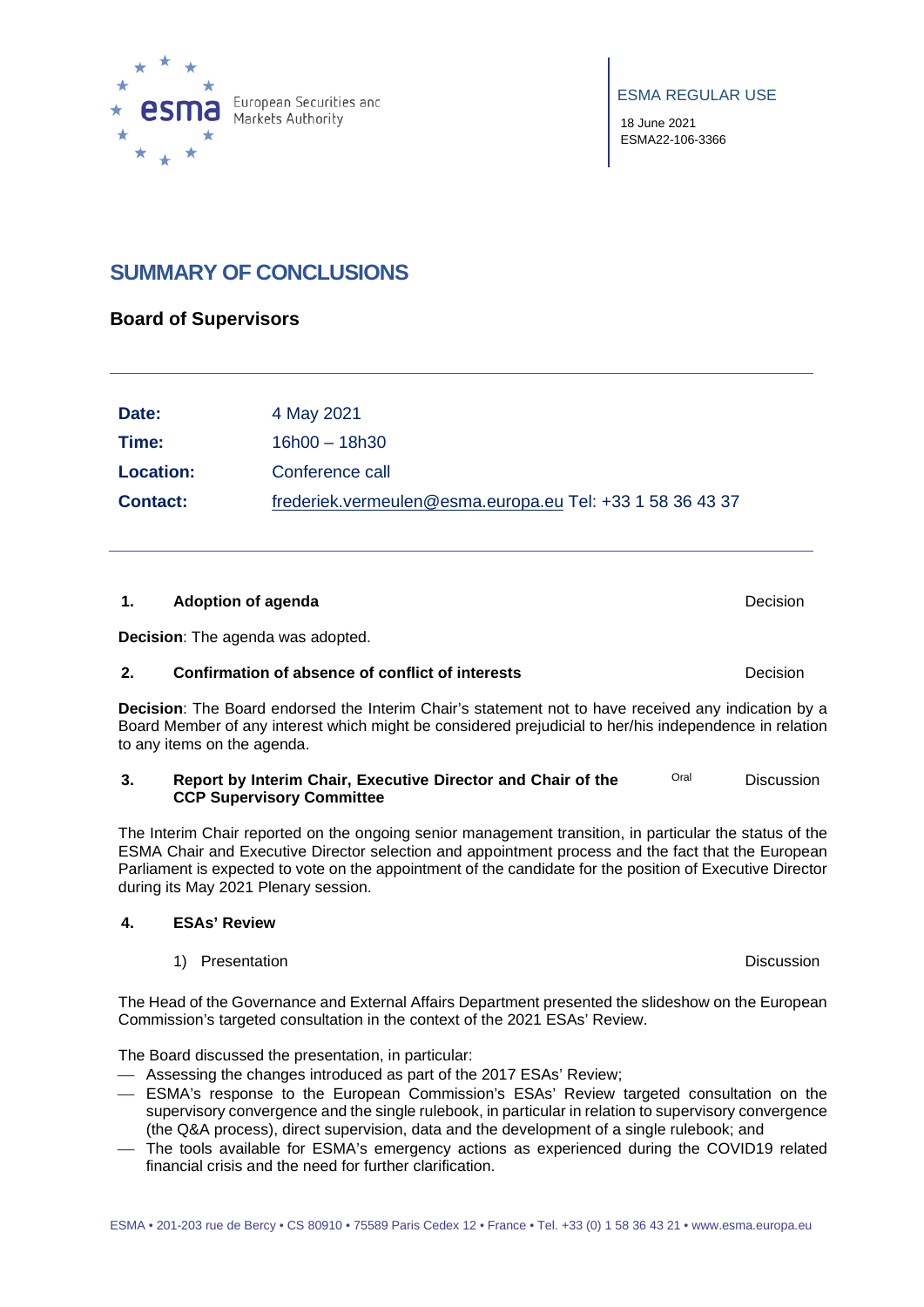

**Conclusion**: The Board asked ESMA staff to prepare a draft response to the European Commission which will be presented to the May 2021 Board of Supervisors for discussion.

#### **5. Exemption from the clearing obligation for Pension Scheme Arrangements**

- 1) Presentation **Discussion** Discussion
- 2) Note Discussion

The Head of the Markets and Data Reporting Department presented the note on the exemption from the clearing obligation for Pension Scheme Arrangements.

The Board discussed the note, in particular:

- Whether the Q&A on the exemption of pension scheme arrangements from the clearing obligation should be amended; and
- The fact that ESMA may respond to questions that relate to the practical application or implementation of EU law, while it must forward to the Commission those that require the interpretation of Union law.

**Conclusion**: The Board asked the Post-Trading Standing Committee (PTSC) to consider whether other technical solutions could be envisaged and to report back to the May 2021 Board of Supervisors.

#### **6. CSDR Review**

| 1) Presentation                      | Discussion        |
|--------------------------------------|-------------------|
| 2) Note                              | <b>Discussion</b> |
| 3) Letter to the European Commission | Decision          |

The Head of the Markets and Data Reporting Department presented the note on the Central Securities Depositories (CSDR) Review.

The Board discussed the note, in particular:

- The potential classification of TARGET2-Securities (T2S) as a 'critical service provider';
- The need to enhance the coordination of the oversight of T2S by securities regulators and the European Central Bank (ECB) in the CSDR, and the possibility of doing so by updating the relevant Memorandum of Understanding (MoU); and
- Whether settlement services should be included in the third-country CSD recognition regime.

**Decision**: The Board discussed the draft letter to the European Commission by expressing a preference to reinforce the MoU to enhance the coordination of T2S' oversight by the ECB and securities regulators, and to explore the possibility of including settlement services in the third-country CSD regime. The letter to the European Commission will be amended and presented to the Board of Supervisors for adoption by written procedure.

#### **7. Commodity Derivatives Task Force**

1) CDTF Report and the contraction of the contraction of the contraction of the contraction of the contraction

**Conclusion**: The Board took note of the CDTF report.

2) Ancillary activity opinion **Decision** Decision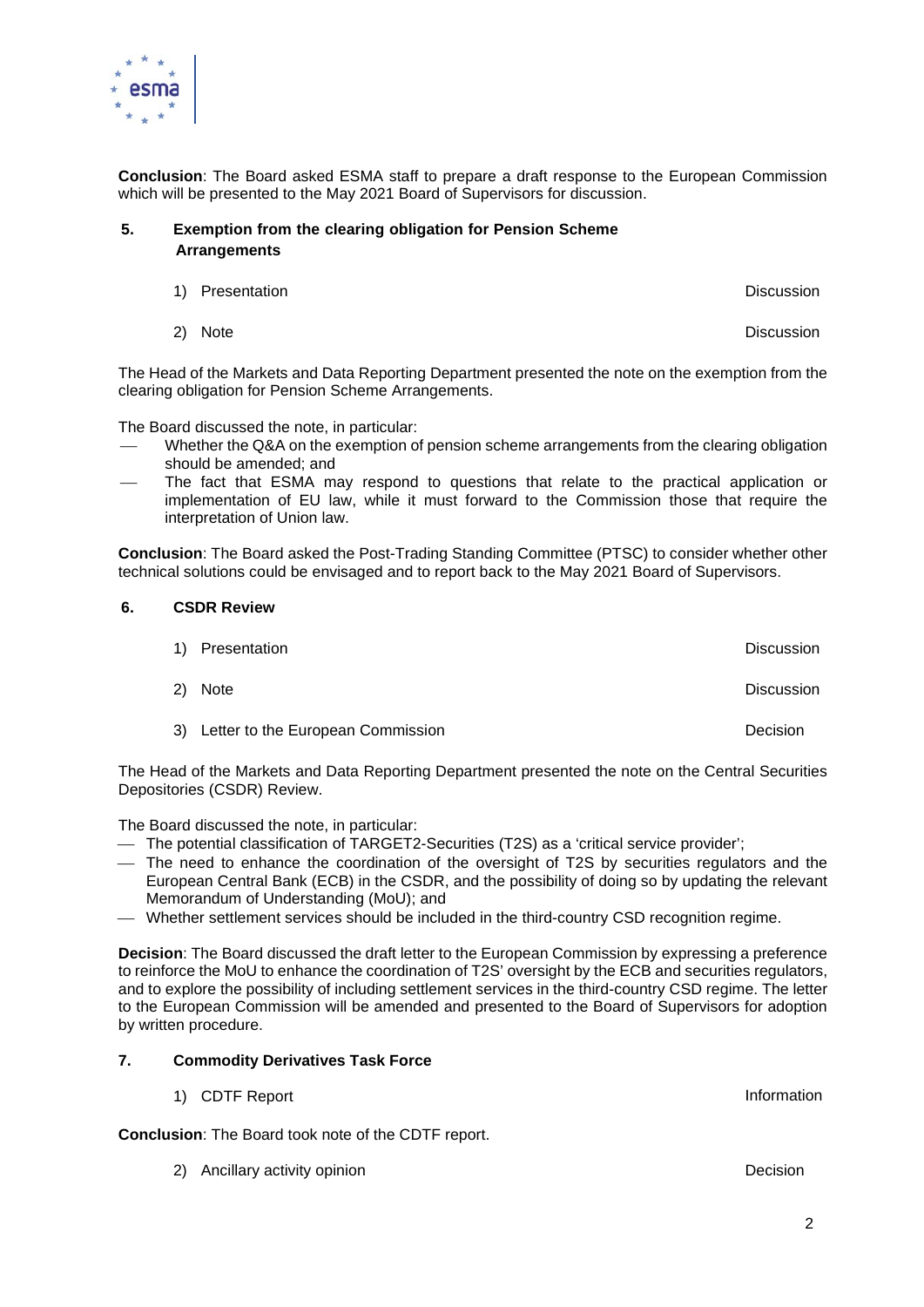

**Decision**: The Board adopted the ancillary activity opinion.

| 8.                                                                                                                                 | <b>Corporate Finance Standing Committee</b>                                        |             |
|------------------------------------------------------------------------------------------------------------------------------------|------------------------------------------------------------------------------------|-------------|
|                                                                                                                                    | <b>CFSC Report</b><br>1)                                                           | Information |
| <b>Conclusion:</b> The Board took note of the CFSC Report.                                                                         |                                                                                    |             |
|                                                                                                                                    | 2)<br>Prospectus Q&As                                                              | Decision    |
| <b>Decision:</b> The Board adopted the Prospectus Q&As.                                                                            |                                                                                    |             |
| 9.                                                                                                                                 | <b>EMIR</b> requirements for non-financial counterparties trading<br>on UK markets |             |
|                                                                                                                                    | <b>Note</b><br>1)                                                                  | Information |
| <b>Conclusion:</b> The Board took note of the note on EMIR requirements for non-financial counterparties<br>trading on UK markets. |                                                                                    |             |

### **10. A.O.B.**

/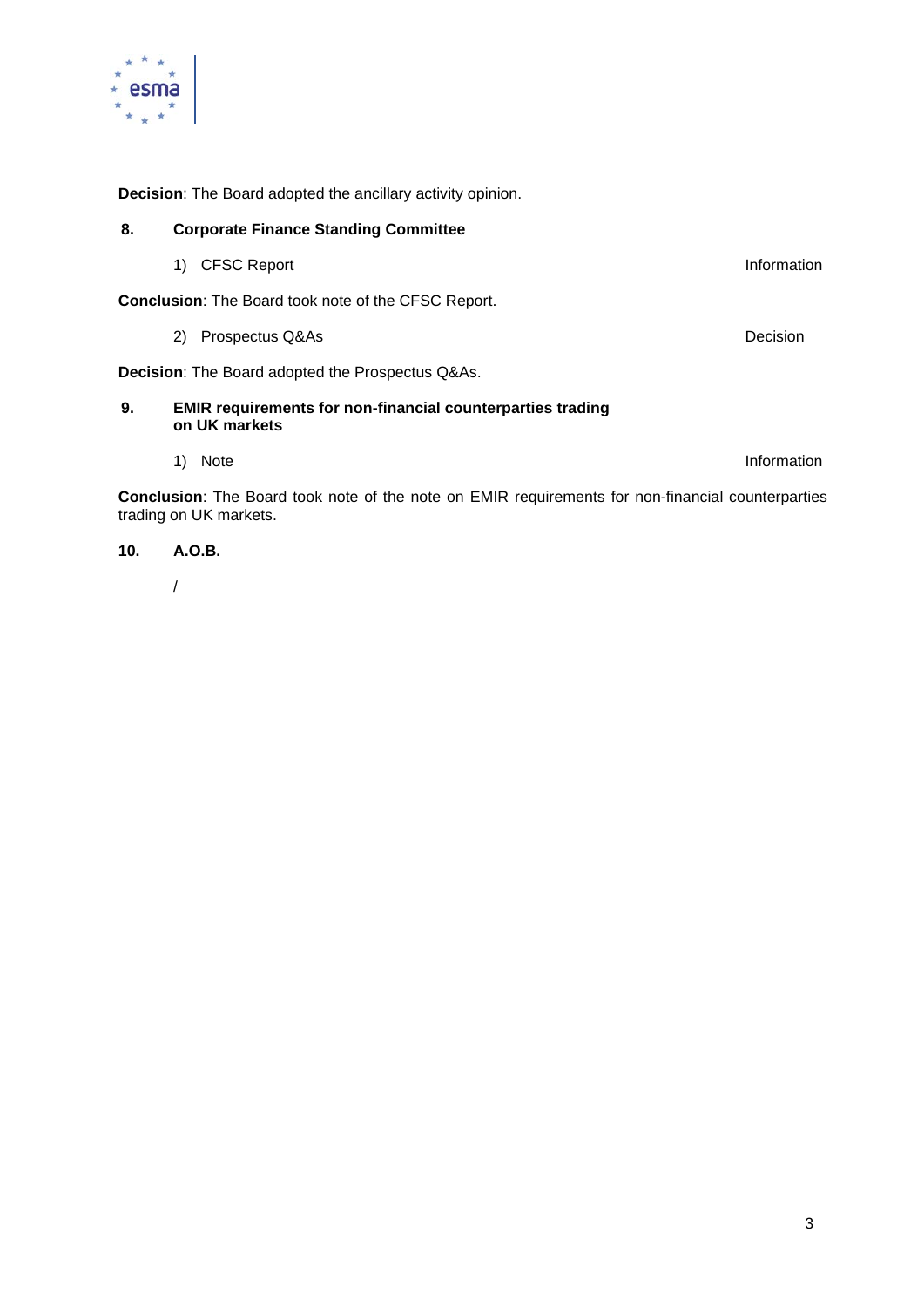

### **Participants list**

### **Voting members**

| <b>Member State</b> | Representative                              | <b>Accompanying Person</b>                   |
|---------------------|---------------------------------------------|----------------------------------------------|
| Belgium             | Jean-Paul Servais (untill agenda item<br>5) | Antoine<br>Cauwenberge<br>van<br>(alternate) |
| <b>Bulgaria</b>     | Mariyan Ivanov (alternate)                  |                                              |
| Czech Republic      | Vojtech Belling                             |                                              |
| Denmark             | Karen Dortea Abelskov                       |                                              |
| Germany             | Thorsten Pötzsch                            |                                              |
| Estonia             | Andre Nõmm                                  |                                              |
| Ireland             | Derville Rowland                            |                                              |
| Greece              | Vasiliki Lazarakou                          |                                              |
| Spain               | Rodrigo Buenaventura                        |                                              |
| France              | Robert Ophèle                               |                                              |
| Croatia             | Ante Žigman                                 |                                              |
| Italy               | Carmine di Noia (alternate)                 |                                              |
| Cyprus              | Demetra Kalogerou                           |                                              |
| Latvia              | <b>Girts Ruda</b>                           |                                              |
| Lithuania           | Rūta Merkevičiūtė                           |                                              |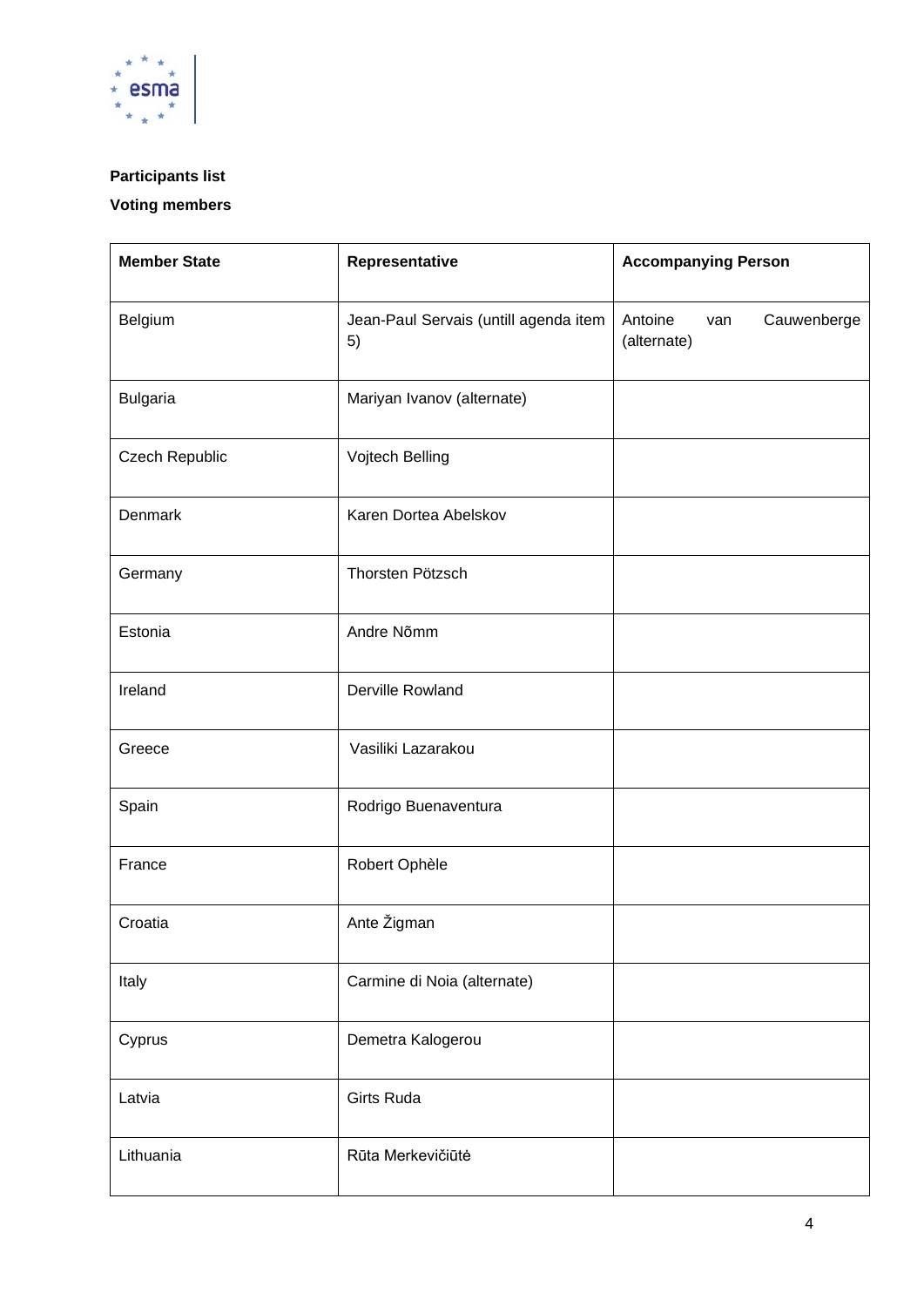

| Luxembourg                | Claude Marx (untill agenda item 5) | Francoise Kauthen (alternate) |
|---------------------------|------------------------------------|-------------------------------|
| Hungary                   | Krisztian Csaky                    |                               |
| Malta                     | <b>Christopher Butigieg</b>        |                               |
| Netherlands               | Jos Heuvelman (alternate)          |                               |
| Austria                   | <b>Eduard Mueller</b>              |                               |
| Poland                    | Magdalena Łapsa-Parczewska         |                               |
| Portugal                  | Gabriela Figueiredo Dias           |                               |
| Romania                   | Gabriel Grădinescu                 |                               |
| Slovenia                  | Sabina Bešter (alternate)          |                               |
| Slovakia                  | Peter Tkáč                         |                               |
| Finland                   | Armi Taipale (alternate)           |                               |
| Sweden                    | Erik Thedéen                       |                               |
| <b>ESMA Interim Chair</b> | Anneli Tuominen                    |                               |

## **Non-voting members**

| <b>European Commission</b> | Ugo Bassi |  |
|----------------------------|-----------|--|
|                            |           |  |